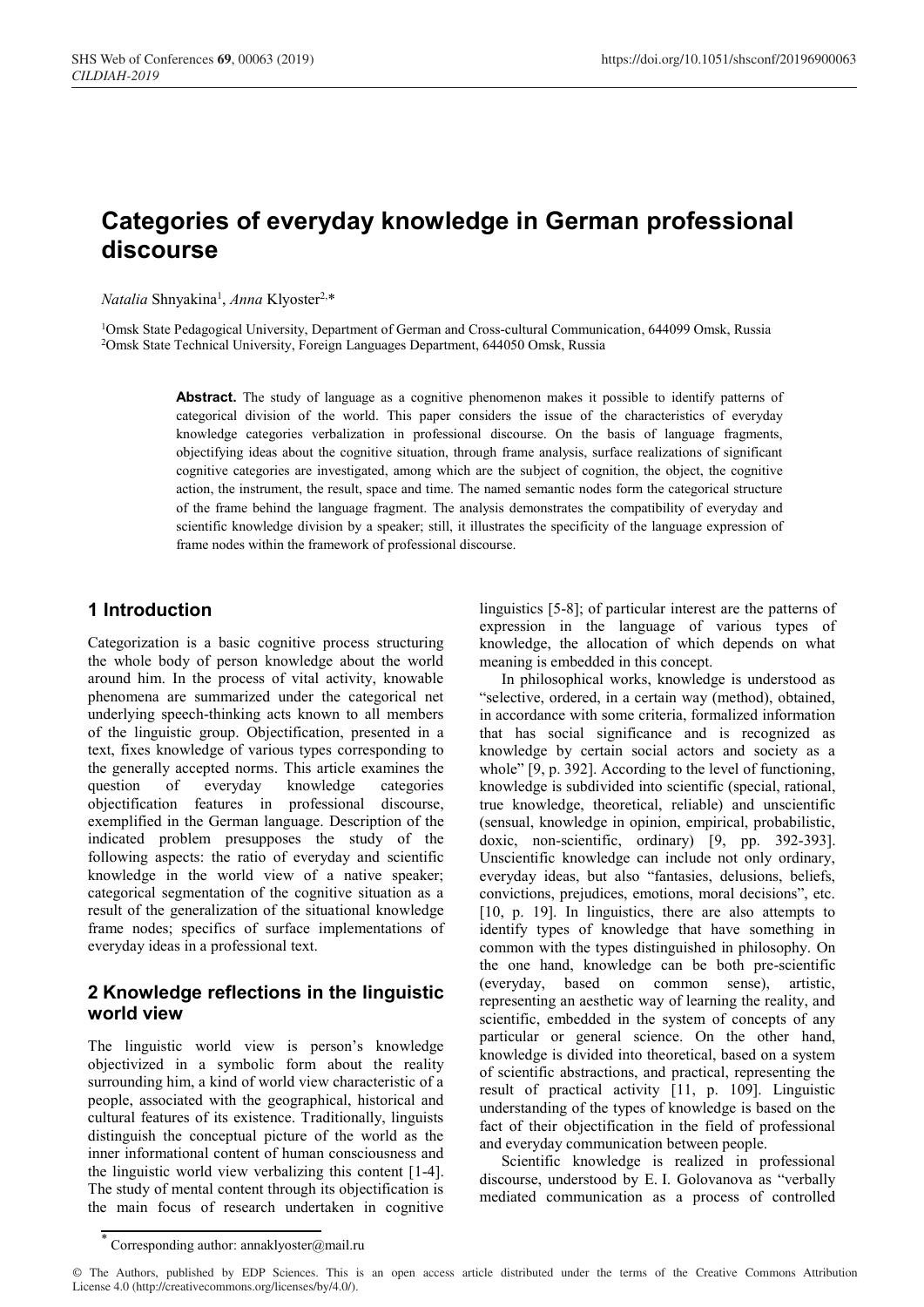interaction of subjects of professional activity, characterized by a certain set of norms, stereotypes of thinking and behaviour" [12]. These norms and stereotypes are expressed in the language and are recorded in various formats of written speech, including a monograph, an article, a dissertation work, a scientific or educational prose (textbooks, educational and methodical manuals, etc.), professional and technical works (instructions, safety regulations, etc.), patents, annotations, abstracts, etc. Oral speech is realized in the forms of a monologue (report, performance at a seminar lesson, oral review or oral review, defence of course and final qualifying works) and dialogue (scientific discussion and scientific conversation) [13]. Everyday knowledge, in turn, is not related to any particular subject area; it is realized in oral or written text: artistic, publicistic, as well as in everyday communication acts. Ordinary knowledge as a person naive view of the world is based on direct observations of a native speaker, in other words, the careful study of reality.

The view of the world, fixed in the language, includes various types of knowledge: both everyday and scientific. However, as many researchers believe, the lexical meaning of a word reflects an ordinary world view: naive representations of a native speaker play a decisive role in the process of forming linguistic meanings, and accordingly, a picture of the world [14]. In the field of professional communication, greater accuracy is required, so a scientific text is characterized by its peculiarities in the expression of information. Despite the similarity of the categorical representation of language fragments objectifying the naive and scientific ideas of a person about reality, the specific means of verbalizing the categories of ordinary consciousness should be noted. Their study implies the presentation of the methodological foundations of comparing the main headings of human experience with their superficial realizations at the level of a scientific text.

# **3 Categorical frame structure of the cognitive situation**

General patterns of categorical division of the surrounding world manifest themselves in various types of discourse; they can be studied at the level of a language fragment, objectifying knowledge about the cognitive situation. As a method to compare the structuring of scientific and everyday representations of a person, frame analysis is used in the work. It is based on the general frame theory of M. Minsky [15, p. 355], according to which "... a person, trying to understand a new situation or to take a fresh look at familiar things, chooses from his memory a certain data structure (image), which we call a frame, so that by changing the individual parts in it we can make it suitable for understanding a wider class of phenomena and processes" [15, p. 357].

The interaction of the universal frame structure of the situation with the newly perceived data is based on the comparison of the "prototype frame" and the "frame instance". A "prototype frame" is a typical person's knowledge of a certain type of situation, a kind of stereotype that includes a set of nodes that are related to global mental categories and are understood after M. Minsky [15] as the "top nodes" of a frame. In the process of imposing relevant information perceived on one of the "prototype frames" in mind, it is filled with specific information, which contributes to the formation of a "frame instance" that is implemented in the language fragment. The relationship between the "prototype frame" and the "instance frame" is explained by the inclusion of private ideas about the significant rubrics of human experience in the system of a single categorical net, the presence of which in the human mind ensures the processes of speech recognition and speech generation. Frame analysis allows us to describe the specifics of the objectification of a person's understanding of the cognitive situation as a set of possible language realizations due to the communicative situation. This research procedure includes several stages: identification of significant elements in the language fragment, sequential analysis of their lexical meaning, interpretation of the general meaning of these elements taking into account the pragmatic focus of the statement [16]. The movement from the particular to the general is a logical operation of generalization, as a result of which a set of categorical components is revealed, reflecting the structuring of information about the cognitive situation.

In linguistics, attempts were made to identify such fundamental meanings. The foundations of such studies were laid by C. Fillmore, who spoke about the existence in the human mind of the deep cases that make up the situation structure ("who did something", "who something happened to", and "what underwent some change") [7, pp. 405-406]. Later, similar headings of experience were considered in [16, 17], where situational knowledge was understood as a structure containing logically interrelated elements. Summarizing the views expressed, we can consider the most significant categorical nodes that form the frame of the cognitive situation. Among them are the subject, the object, the cognitive action, the instrument, the result of cognition, space and time. The named top nodes of the situational knowledge frame represent an ideal structure reflecting the stereotypical model of the cognitive situation. The "prototype frame", being a complex unit of the content level, "grows" with specific details when implemented in the language fragment and is verbalized in a particular way in a particular subject area.

# **4 Realization of categories of everyday knowledge in a professional text**

The unity of the categorical division of reality is manifested in texts of various orientations. The categories of everyday knowledge that form the top nodes of the "prototype frame" of a cognitive situation are specified in the scientific discourse in a particular way. This is due to the peculiarities of the professional text construction, on the one hand, and the specifics of the functioning of terms in it, on the other.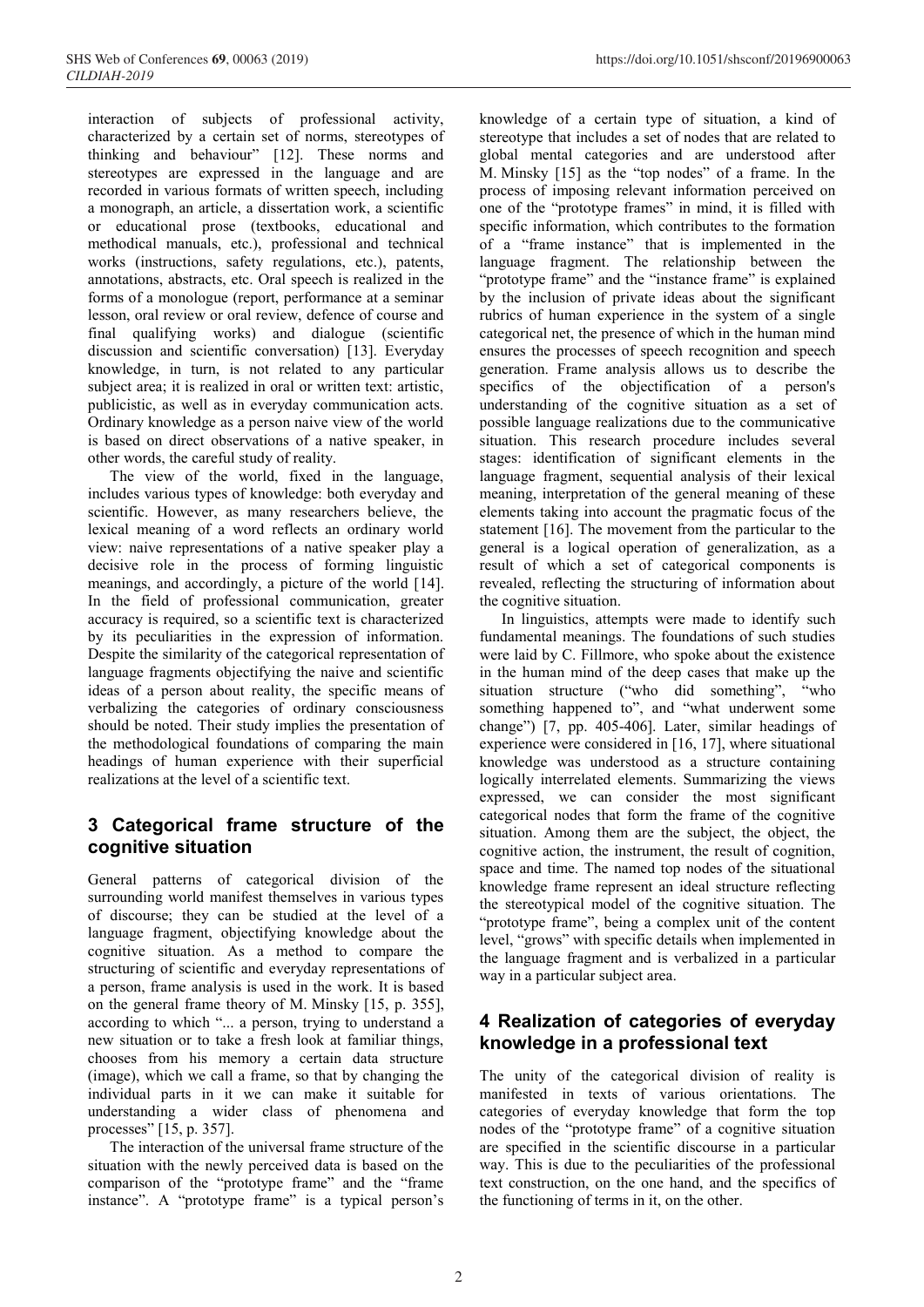The basic principles of organizing a professional text are consistency, coherence, integrity, and accuracy. The features of professional knowledge structuring are caused not only by the subject of speech, but also by non-linguistic factors that are included in the structure of the communicative situation: the knowledge fund of the subject of speech and the addressee, the degree of dedication to the subject of speech, belonging to a certain professional field of activity, time and space frameworks of professional communication. The use of special terminology in the professional text is its main feature [18-22]. Any linguistic fragment that reflects a person's views within a science, including an excerpt from a highly specialized text describing a cognitive situation, contains terms nominating components of professional reality. The term, acting as a central element of the utterance, exists in the minimal sufficient context in which its cognitive-heuristic potential is realized [20]. This context, often in the form of a single sentence, should be considered as a communicative unit, sufficient to understand the subject situation and its complete reconstruction.

The main feature of filling the frame top nodes due to the situation information is the unambiguous interpretation of what was said and the accuracy of the presentation. The specificity of the use of terms in a professional text imposes certain restrictions on language means, which act as the frame categorial elements objectifications of a cognitive situation. Comparative of these tools allows you to identify patterns of verbalization of everyday and professional ideas.

The category "subject" is an idea of a knowing active person, interacting with an object, and is expressed by a household or noun or pronoun, denoting a person or an animal:

• *Die Jungen hören zu, nicken eifrig, stellen Fragen, wann es losgehe, wohin, wie*.

• *Ob Anneliese ähnlich schamlos in meinen Schubladen schnüffelt, wenn ich nicht zu Hause bin?*

*• Draußen auf dem Gang sprang ein Hund auf sie zu, bellte, beroch ihre Füße, die Hände.*

In professional knowledge, this coordinate is represented by the names of the person, in which his professional affiliation or occupation, the place in the system of hierarchical relations or the communicative role in the cognitive situation is explicitly expressed:

• *Der Ingenieur soll schnell das Nötigste finden und anschließend in der passenden Situation benutzen.*

*• Herr Prof. Dr. Hartmut Wandke untersucht das Verhältnis von Mensch und Technik.*

*• Die Benutzer erreichen Zufriedenheit und Kontrolle über die Anwendungssysteme, weil sie Aktionen auslösen, die sie kontrollieren und deren Ergebnisse voraussehen können.* 

The specifics of the "object" categorical coordinate specification are realized in a variety of verbalization of those elements of reality, to which the cognitive activity of a subject of a cognitive situation can be directed. Therefore, any object of surrounding reality has perceptual signs perceived by the subject functions as an "object of knowledge": *Ich sehe einen Baum und sage Baum, ich rieche Kuchen, den meine Mutter am Sonntag*  *bäckt, und sage Kuchen, ich höre einen Vogel im Garten zwitschern, und meine Mutter sagt: Ja, ein Vogel.*

The expression of knowledge about an object in a professional discourse is not limited to the usual objects of the real world: *Die Psychologen untersuchen das Thermalwasser und behaupten, dass es eine wirkungsvolle "Medizin" beim Stressabbau ist.* Often the considered coordinate is implemented in nouns - the names of technical installations or abstract entities:

• *Die Operatoren rüsten ihre eigenen Konsolen aus und prüfen sie bedarfsmäßig.*

*• Der Außenoperator beschaut die Anlage, um sie anhand von Anzeichen zu überwachen und um vor Ort auch an den Stellteilen eingreifen zu können.*

*• Am Endgerät untersucht man die Daten mittels geeigneter Programme.* 

The process of cognition has a strategic nature and through language objectifications in the context gives information about the channel for the acquisition of perceptual knowledge. In German, there are not only verbs of perception of general semantics, but also special verbs in which the channel of perception is fixed:

• *Ich höre die Leute reden, die dort sitzen, höre, wie sie die Zeitung umblättern, mein Blick weißgebrannt von der Sonne.*

*• Mein Zimmer ist schattig, weil die Jalousien heruntergelassen sind, aber wäre das Fenster geöffnet, könnte ich, wenn ich die Augen aufmache, von meinem Bett aus die brennenden Berge sehen.*

• *Sie betastete prüfend ihr hochgestecktes Haar und stopfte eine Strähne, die ihr über die Schläfe fiel, in das Geflecht aus dunklen, dichten Haarschlangen zurück.*

*• Ich roch an dem Papier, dessen holziger, spröder Geruch eine Spur von dem cremigen Duft verriet, den ich bei unserm letzten Kuss geschmeckt hatte.*

The forms of the cognition method objectification in professional discourse are determined by the variety of mental actions aimed at processing information of various types. Special text, as a rule, contains verbs indicating internal mental operations:

• *Ein Experte soll die Aufmerksamkeit vom Arbeitnehmer untersuchen.*

*• Optische Signale, die im Gesichtsfeld des Beobachters erscheinen, sollen sofort entdeckt werden.*

*• Die Ingenieurpsychologen testen unter mehreren Exemplaren von einem Gerät auf Benutzerfreundlichkeit.*

The categorical coordinate "instrument" in everyday knowledge is objectified by nouns nominating human organs performing perceptual actions (a nose, eyes, ears, skin, and a tongue):

• *Jedes Mal, wenn wir Luft holen, gelangen Duftstoffe in unsere Nase.*

*• So habe ich denn auch das Meer, mit Augen gesehen und bin auf der schönen Tenne, die es weichend zurücklässt, ihm nachgegangen.*

*• Meine Ohren ertrugen nicht, dass meine Stimme ohne Training schlechter wurde.*

*• Er trägt zugleich dazu bei, dass wir eine heiße Herdplatte als schmerzhaft empfinden und einen Sonnenbrand auf der Haut spüren.*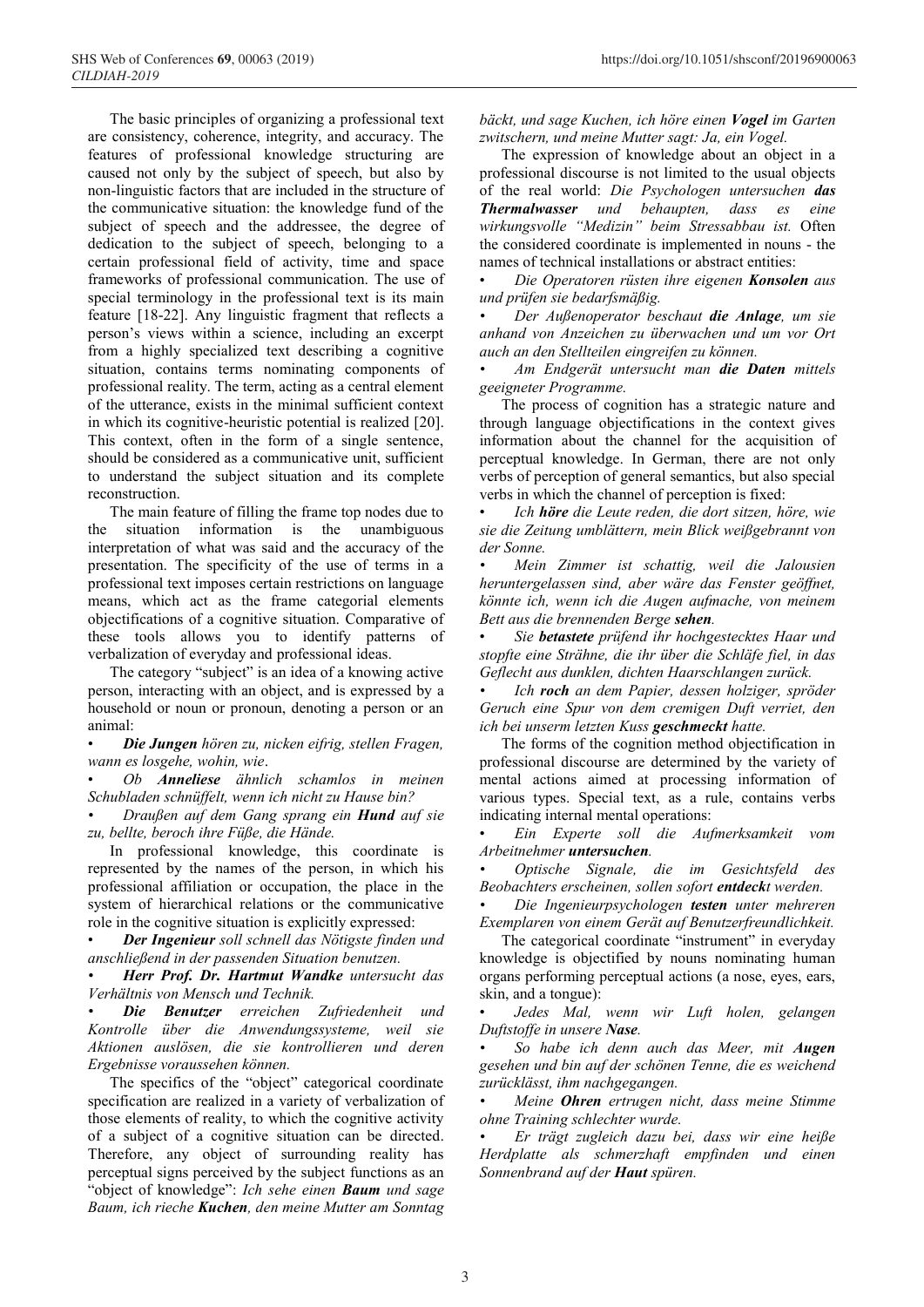*• Malt-Liebhaber möchten ihren Whisky nicht nur auf der Zunge schmecken, sondern zuvor auch im Glas schimmern sehen.*

In addition, the considered semantic node is often implemented by pointing to the human brain as the most complete organ of the internal processing of perceptual information: *Über der Stuhllehne hängt die Jacke, in deren linker Tasche Eszter eine gelbe Packung Javaanse Jongens findet, voller Vorfreude riecht sie daran, und obwohl die luftdichte Verpackung nichts durchlässt, hat sie den Duft sofort im Gehirn.*

In professional discourse, the implementation of the prototype frame has a special character. Along with the previously mentioned knowledge of the organs of perception, language means should be noted, which contain information about special technical devices that are related to human perception channels:

*• Durch das Auge vermittelter Sinneseindruck führt beim Betrachter zu einer Empfindung namens Farbrelevanz.* 

*• Sprachaudiometer verwenden gesprochene Sprache, um die Verständlichkeit abhängig von der Lautstärke zu messen.*

*• Die Pulte bilden die übliche konstruktive Ausführung von Leitständen, in denen Anzeiger eingebaut sind.*

The demonstrated examples confirm the fact that a part of the cognitive functions in professional knowledge is performed by special machines and devices. Despite the fact that the position of a grammatical subject can be occupied by a word denoting a technical device intended for the cognition of the surrounding reality manifestations by a person, for example, a *Sprachaudiometer*, knowledge of this device actually corresponds to the element of the global categorical net "tool"; The "subject" remains unexpressed.

Spatio-temporal frameworks are significant aspects of the cognitive situation. Their reflection in everyday and professional knowledge can be called identical. The categorical coordinate "time" has several forms of manifestation: localization, repetition and length are most common. These forms of temporal relations are objectified in ordinary and professional text with the help of special temporal language units, reflecting both exact and approximate information about the temporal aspect of the cognitive situation.

The implementation of these aspects in everyday knowledge can be demonstrated in the following examples:

*• Heute sehe ich die Strandfotos von Hunderten Freunden im Newsfeed.* 

*• Bloß die Spatzen pfiffen in den Bäumen, und ab und zu hörte man das Klingeln einer Tram.*

*• Ehrfürchtig diskutierten die Besucher die verinnerlichte Szene, beobachteten lange, wie sich das kostbar gekleidete Mädchen in den Brief versenkt, und ließen sich keines der Details in dem spärlichen Interieur entgehen.*

Similarly, "frame instance" is implemented in the professional discourse:

*• Die Studien haben schon jetzt gezeigt, dass Personen, die mit einem adaptiven Tempomaten oder mit* 

*einem Assistenzsystem zur Spurhaltung fahren, viel mehr im Auto telefonieren und anderen Tätigkeiten nachgehen.*

*• Es wird es immer wieder Situationen geben, in denen der Fahrer eingreifen muss, weil die Automatik mit Dingen konfrontiert ist, für die sie nicht vorgesehen ist.*

*• Bei der Planung, Realisierung und Auswertung von ergonomischen Untersuchungen sind stets formale und inhaltliche Aspekte zu bedenken und eine definierte Reihenfolge des Abarbeitens zu berücksichtigen, wenn diese Untersuchungen valide(wahre, gültige), repräsentative(verallgemeinerungswürdige) und relevante (nützliche) Ergebnisse und Erkenntnisse zeitigen sollen.*

Any perceptual situation exists in space. Verbalization of the categorical node "space" in everyday knowledge is characterized by the need to express objects that act as landmarks, as well as pointers, reflecting an orientation towards the observer.

• *Nach einem Urlaub spürte ich Schmerzen in der rechten Wade.*

*• Er sieht von Weitem Plantagen voller Kirsch- und Apfelbäume, die in diesem Jahr keine Früchte mehr tragen werden.*

*• Über der gesamten Stadt liegt der leicht süßliche Geruch der Fischsoße Nuoc Mam, die in zahlreichen kleinen Betrieben entlang des Duong Dong Rivers produziert wird.*

Similar language implementations of the frame top nodes in the cognitive situation can be noted when objectifying professional ideas:

*• Die Operatoren sollen immer sicherstellen, dass die Diagnose des Umfeldes (im Cockpit und auch auf dem betrieblichen Arbeitsplatz) erfolgt ist.*

*• Die Kabinenbesatzungen arbeiten weltweit nach den Vorschriften der nationalen Luftfahrtbehörden.*

The frame top node in the cognitive situation "result" is a coordinate with very diverse forms of linguistic manifestations. In ordinary knowledge, these can be physical and emotional reactions to obtained perceptual information, as well as descriptive or evaluative characteristics of the knowledge object:

*• Und doch bekommt er Angst, wenn sein Kalender mal ein paar weiße Seiten zeigt.*

*• Im Frühjahr, o Mutter, erfüllt mich der Duft deiner Mangowälder mit wilder Freude...*

*• Ein gesunder Mensch spucke das entsprechende Gemüse wegen des bitteren Geschmacks jedoch in der Regel gleich wieder aus, erklärte die Expertin.*

*• Ein angenehmer Duft kam ihm entgegen, und es schaute die Dosen interessiert an.*

The analysis of professional texts has shown that the "result" node has similar implementations in specific knowledge. In the examples below you can see both the emotional component of the activity of the cognizer and evaluativity in judgments:

*• Ein Pilot soll angeblich einen Flug in die Türkei verweigert haben, weil er Angst um sein Leben hatte.*

*• Das schlimmste, wie Pilot Smith erklärte, was passieren kann, sei, die Kontrolle zu verlieren.*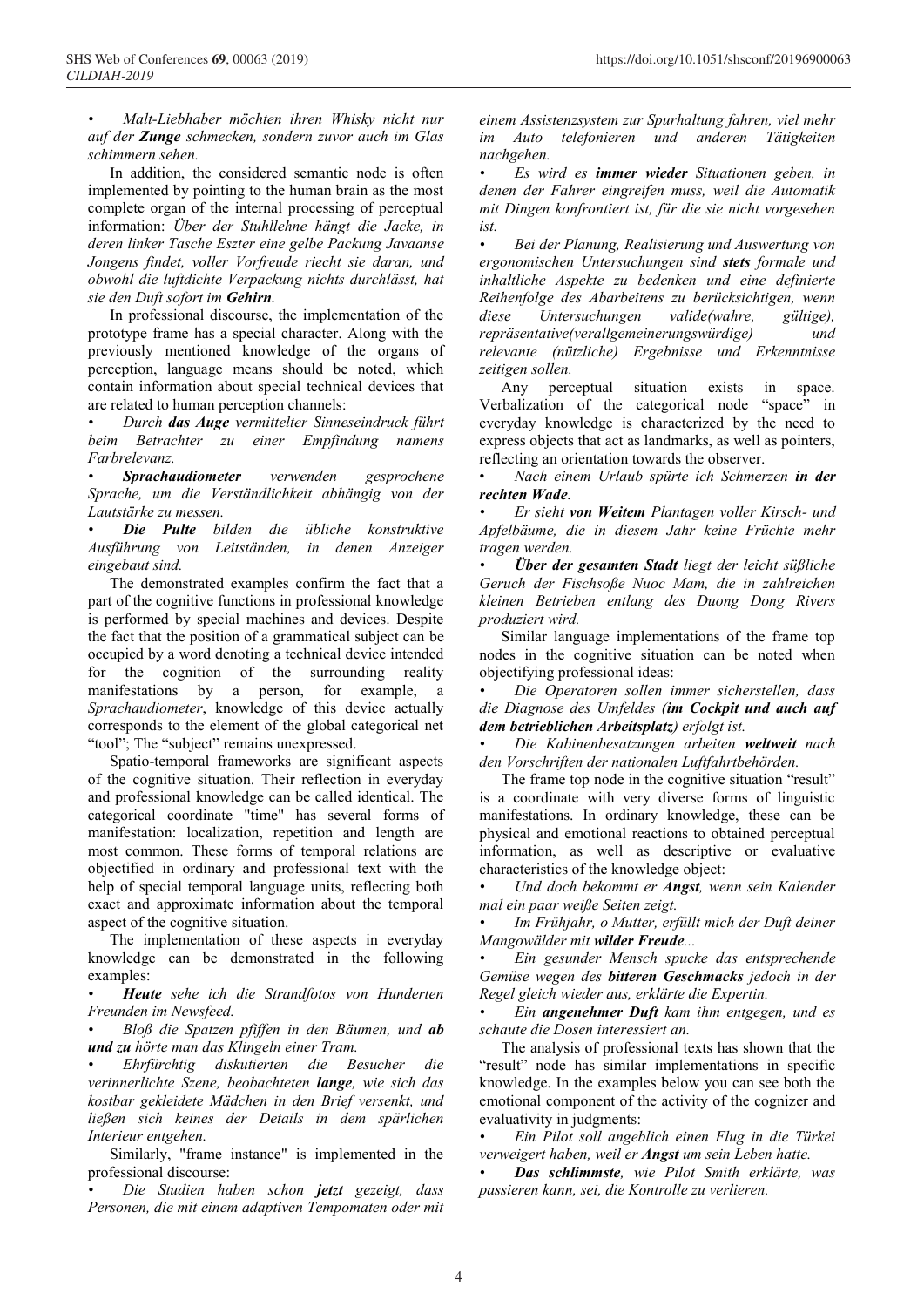## **5 Research findings**

The stated theoretical positions and analysed examples allow us to draw the following conclusions.

The linguistic world view is a form of expressing knowledge of various personality type individuals. The way of verbalization in the language fragment of information about the cognitive situation indicates the peculiarities of everyday and professional world modelling. Depending on the sphere of communication, a person uses certain lexical and grammatical means to objectively express the informational and pragmatic aspects of a statement.

The question concerning the method of various types of knowledge conceptual structuring can be considered at the level of the utterance, which contains significant informational clusters necessary for the author of the statement to describe a particular state of affairs. The cognitive situation reflected in the consciousness is a unit of the mental coding level, considered as a frame.

The frame is a universal format for storing situational information that predetermines the awareness and structuring of new information and allows us to consider the cognitive process as a comparison of known and new information. This informational structure, the essence of which is reduced to the realization by a person of the way of obtaining knowledge, includes significant clusters of categorical meaning or so-called top slots some general ideas (rubrics) that change depending on the situation. The emergence of these categorical coordinates in various contexts indicates their universality for the process of thinking. The combination of such coordinates forms a kind of categorical net, in accordance with which a person, summarizing his experience, is aware of new information and objectifies it with the help of language means. Knowledge of the situation, therefore, is a kind of typical representation, a "frame prototype," a kind of support structure consisting of the mandatory top nodes – the basic ideas that reflect the segmentation of a certain type of situation. A "frame instance" is formed on the basis of a "prototype frame". Along with general categorical meanings, it includes their private implementations, which are recorded in the language fragment. Categories of ordinary knowledge, therefore, are generalizations of the categorical nodes of the frame of a cognitive situation.

The ways of verbalization of these general ideas vary depending on the situation described, the goals of communication, the individual characteristics of the person, etc. One of the ways to identify such options is to analyse means of expressing knowledge about the cognitive situation in everyday and professional discourse.

#### **6 Conclusion**

The analysis of the main categories reflected in various texts showed both general and specific characteristics in their objectification.

The general patterns of expression in the text of everyday and professional knowledge include the

verbalization of the space-time framework of the cognitive situation, as well as the categorical coordinates associated with the result of human cognitive activity. The objectification of other coordinates in professional knowledge has its own characteristics: when naming a subject, the need to clarify its social and professional status is noted; the categories "object" and "instrument" are characterized by the realization of knowledge about technical devices and installations. The semantic knot "cognitive action" most often reflects mental operations. The language expression of the considered categories in everyday knowledge is more focused on the cognizer: the nominations of people and animals often fill semantically the "subject" node. The object is any element of reality a person deals with every day; the categorical meaning of "cognitive action" is realized in verbs with the meaning of perception; the organs, responsible for the perception of information of various modalities, act as tools.

Summing up, the unity of the categorical resentation of knowledge demonstrates the representation of knowledge demonstrates the categorical net universality, with the help of which the experience of a person is structured. The difference is determined by the need of results verbalization accuracy for professional knowledge, and by the possibility of the subjective opinion expressing – for the everyday one.

#### **References**

- 1. Ju. N. Karaulov , *Lingvisticheskoe konstruirovanie i tezaurus literaturnogo jazyka* (Nauka Publ., Moscow, 1981)
- 2. G. V. Kolshanskij, *Logika i struktura jazyka* (Vyssh. Shkola Publ., Moscow, 1965)
- 3. E. S. Kubrjakova *Rol' slovoobrazovanija v formirovanii jazykovoj kartiny mira* [Rol' chelovecheskogo faktora v jazyke: Jazyk i kartina mira, 141-172] (Nauka Publ., Moscow, 1988)
- 4. R. I. Paviljonis, *Problema smysla: sovremennyj logiko-filosofskij analiz jazyka* (Mysl' Publ., Moscow, 1983)
- 5. A. Vezhbickaja, *Jazyk. Kul'tura. Poznanie* (Russkie slovari Publ., Moscow, 1996)
- 6. D. E. Rumelhart, *Schemata: the building blocks of cognition* [Theoretical Issues in Reading Comprehension] (Lawrence Erlbaum Associates Publishers, Hillsdale, NJ, 1980)
- 7. Ch. J. Fillmore, Novoe v zarubezhnoj lingvistike, **10,** 369-495 (1981)
- 8. R. W. Langacker, International Journal Of Cognitive Linguistics, **1**, 31 (2010)
- 9. V. L. Abushenko, *Znanie* [Novejshij filosofskij slovar': 3-e izd., ispravl] (Knizhnyj Dom Publ., Minsk, 2003)
- 10. I. T. Kasavin, *Postigaja mnogoobrazie razuma (Vmesto vvedenija)* [Zabluzhdajushhijsja razum?: Mnogoobrazie vnenauchnogo znanija] (Politizdat Publ., Moscow, 1990)